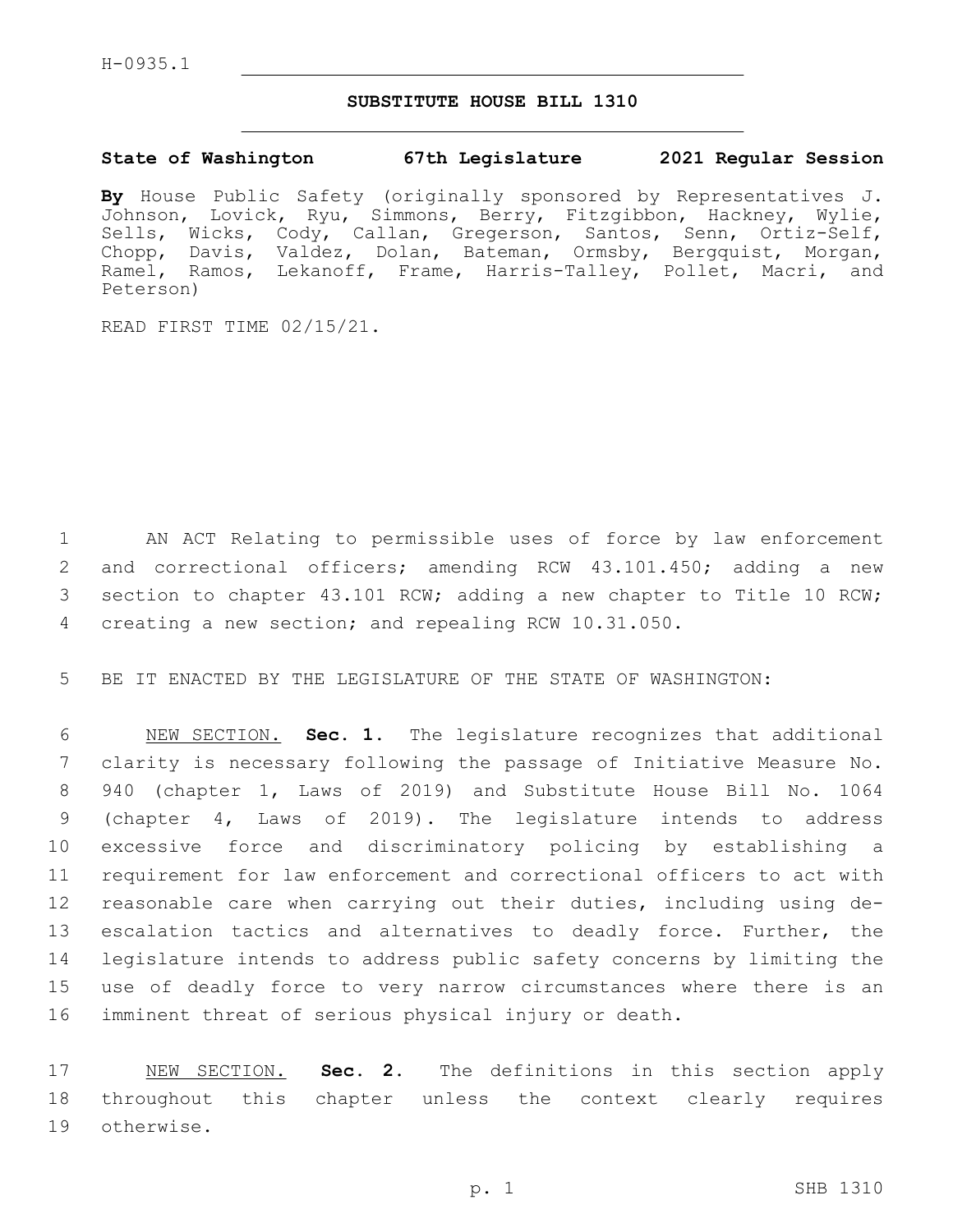(1) "Law enforcement agency" includes any "general authority Washington law enforcement agency" and any "limited authority Washington law enforcement agency" as those terms are defined in RCW 10.93.020, except "law enforcement agency" does not include the 5 department of corrections.

 (2) "Less lethal alternatives" include, but are not limited to, conducted energy weapons, devices that deploy oleoresin capsicum, 8 batons, and beanbag rounds.

 (3) "Peace officer" includes any "general authority Washington 10 peace officer," "limited authority Washington peace officer," and "specially commissioned Washington peace officer" as those terms are defined in RCW 10.93.020, except "peace officer" does not include any corrections officer or other employee of a jail, correctional, or 14 detention facility.

 NEW SECTION. **Sec. 3.** (1)(a) Except as otherwise provided under this section, a peace officer may use physical force against another 17 person when necessary to effect an arrest, prevent an escape as defined under chapter 9A.76 RCW, or otherwise protect against an imminent threat of bodily injury to the peace officer or another person.

 (b) A peace officer may use deadly force against another person only when necessary to protect against an imminent threat of serious physical injury or death to the officer or another person.

 (2) A peace officer shall use reasonable care when determining whether to use physical force and when using any physical force against another person. To that end, a peace officer shall:

 (a) When possible, exhaust available and appropriate de- escalation tactics prior to using any physical force, such as: Creating physical distance by employing tactical repositioning and repositioning as often as necessary to maintain the benefit of time, distance, and cover; when there are multiple officers, designating one officer to communicate in order to avoid competing commands; calling for additional resources such as a crisis intervention team or mental health professional when possible; calling for back-up officers when encountering resistance; taking as much time as necessary, without using physical force or weapons; and leaving the area if there is no threat of imminent harm or no crime is being 38 committed;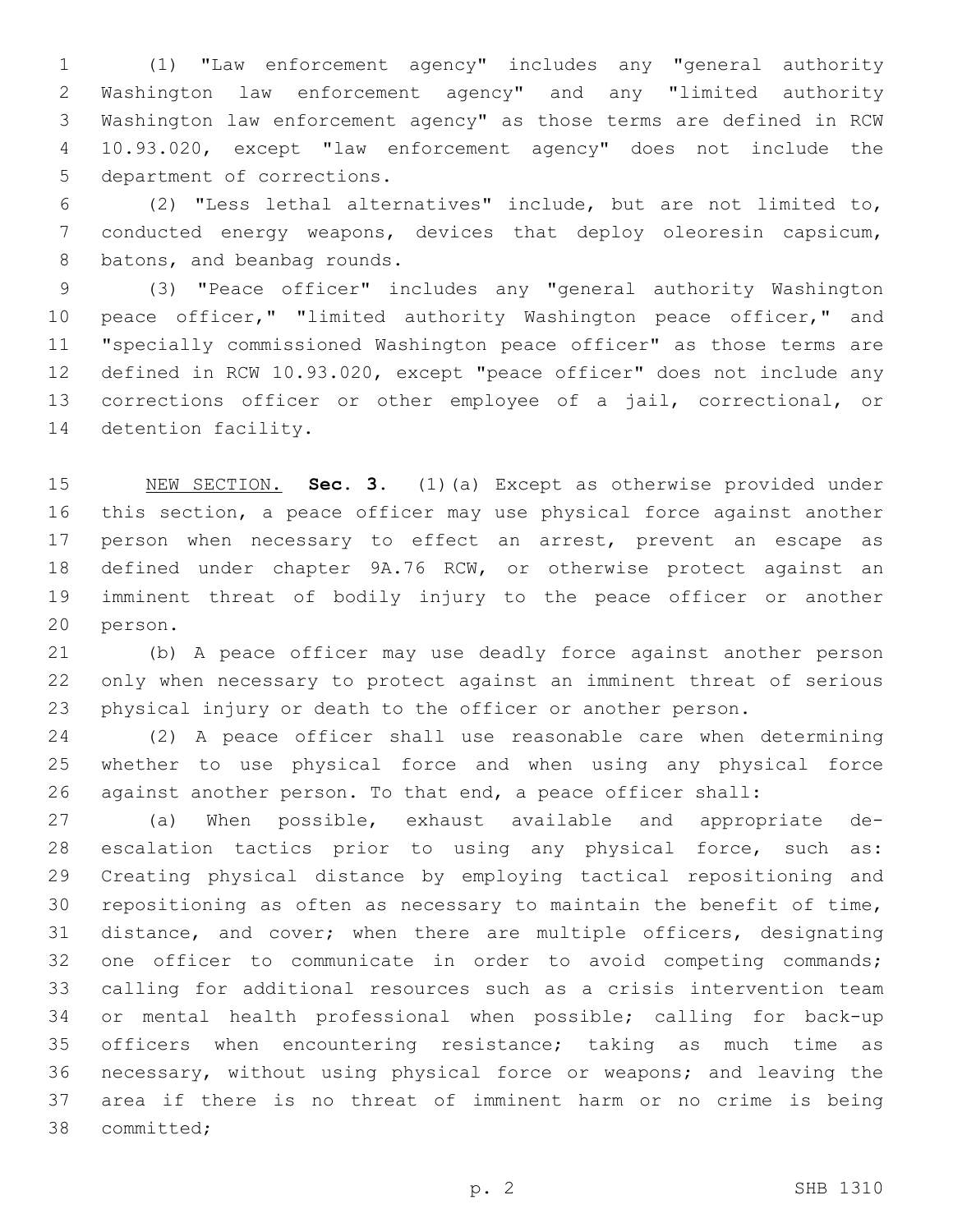(b) When using physical force, use only the minimal degree of physical force necessary to overcome resistance under the circumstances. This includes a consideration of the characteristics and conditions of a person for the purposes of determining whether to use force against that person and, if force is necessary, determining the appropriate and minimal degree of force. Such characteristics and conditions may include, for example, whether the person: Is visibly 8 pregnant, or states that they are pregnant; is known to be a minor, 9 objectively appears to be a minor, or states that they are a minor; is known to be a vulnerable adult, or objectively appears to be a vulnerable adult as defined in RCW 74.34.020; displays signs of mental, behavioral, or physical impairments or disabilities; is experiencing perceptual or cognitive impairments typically related to the use of alcohol, narcotics, hallucinogens, or other drugs; is suicidal; has limited English proficiency; or is in the presence of 16 children:

 (c) Terminate the use of physical force as soon as the necessity 18 for such force ends;

 (d) When possible, use available and appropriate less lethal 20 alternatives before using deadly force; and

 (e) Make less lethal alternatives issued to the officer 22 reasonably available for their use.

 (3) A peace officer may not use any force tactics prohibited by applicable departmental policy, this chapter, or otherwise by law.

 (4) Nothing in this section prevents a law enforcement agency from adopting policies or standards with additional requirements for de-escalation and greater restrictions on the use of physical and 28 deadly force than provided in this section.

 (5) For the purposes of this subsection and subsection (1)(b) of 30 this section:

 (a) "Imminent threat" means that, based on the totality of the circumstances, it is objectively reasonable to believe that a person has the present and apparent ability, opportunity, and intent to immediately cause death or serious bodily injury to the peace officer 35 or another person.

 (b) "Necessary" means that, under the totality of the circumstances, a reasonably effective alternative to the use of deadly force does not exist, and that the amount of force used was a reasonable and proportional response to the threat posed to the 40 officer and others.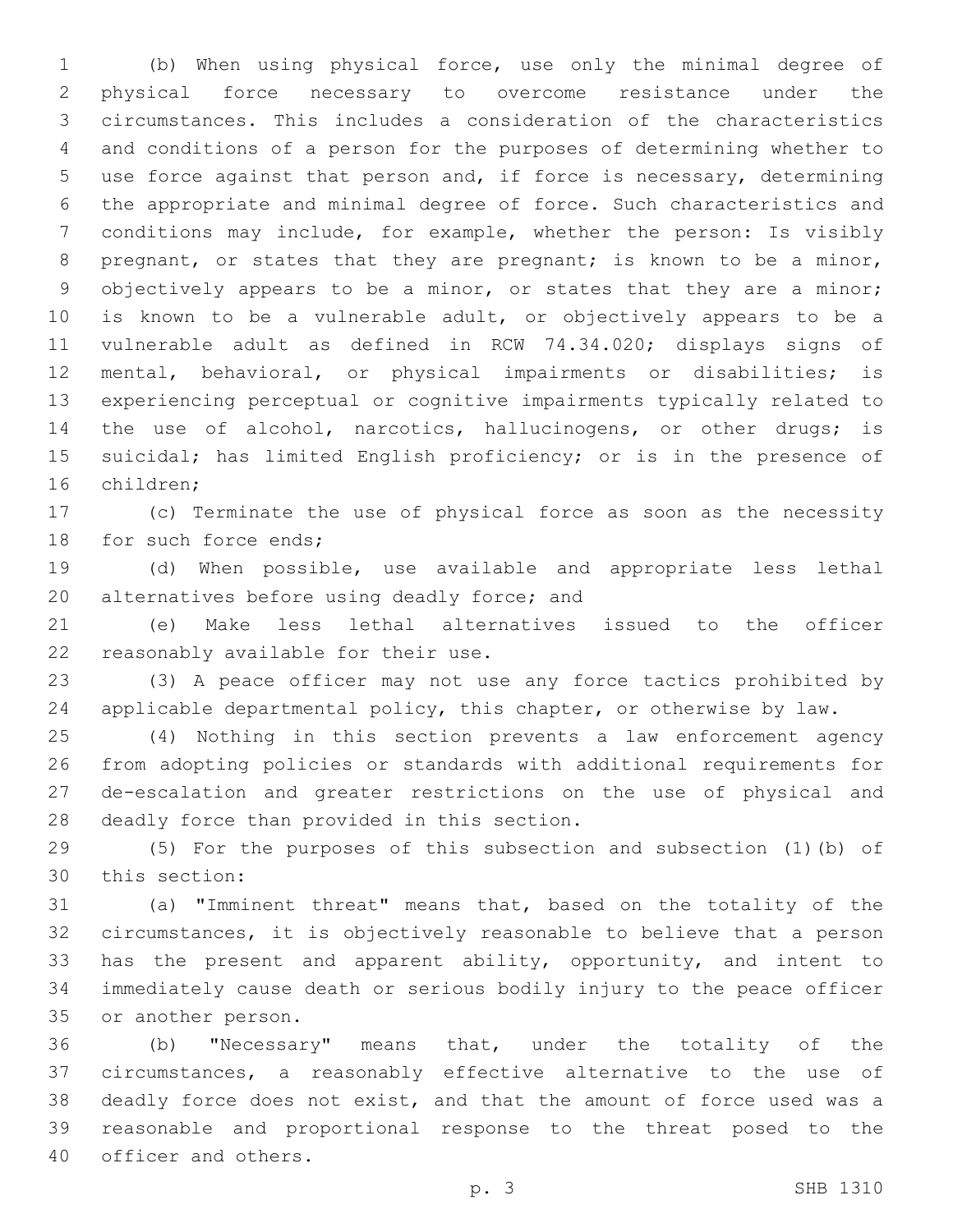(c) "Totality of the circumstances" means all facts known to the peace officer leading up to and at the time of the use of force, and includes the actions of the person against whom the peace officer uses such force, and the actions of the peace officer.

 NEW SECTION. **Sec. 4.** (1) By July 1, 2022, the attorney general shall develop and publish model policies on law enforcement's use of force and de-escalation tactics consistent with section 3 of this act.

 (2) By September 31, 2022, all law enforcement agencies shall: Adopt policies consistent with the model policies and submit copies 11 of the applicable policies to the attorney general; or, if the agency did not adopt policies consistent with the model policies, provide notice to the attorney general stating the reasons for any departures from the model policies and an explanation of how the agency's policies are consistent with section 3 of this act, including a copy of the agency's relevant policies. After September 31, 2022, whenever a law enforcement agency modifies or repeals any policies pertaining to the use of force or de-escalation tactics, the agency shall submit notice of such action with copies of any relevant policies to the 20 attorney general within 60 days.

 (3) By December 1st of each year, the attorney general shall publish on its website a report on the requirements of this section, including copies of the model policies, information as to the status of individual agencies' policies, and copies of any agency policies 25 departing from the model policies.

 NEW SECTION. **Sec. 5.** A new section is added to chapter 43.101 27 RCW to read as follows:

 The basic training provided to criminal justice personnel by the commission must be consistent with the standards in section 3 of this act and the model policies established by the attorney general under 31 section 4 of this act.

 **Sec. 6.** RCW 43.101.450 and 2019 c 1 s 3 (Initiative Measure No. 33 940) are each amended to read as follows:

 (1) Beginning one year after December 6, 2018, all law enforcement officers in the state of Washington must receive violence de-escalation training. Law enforcement officers beginning employment after December 6, 2018, must successfully complete such training

p. 4 SHB 1310